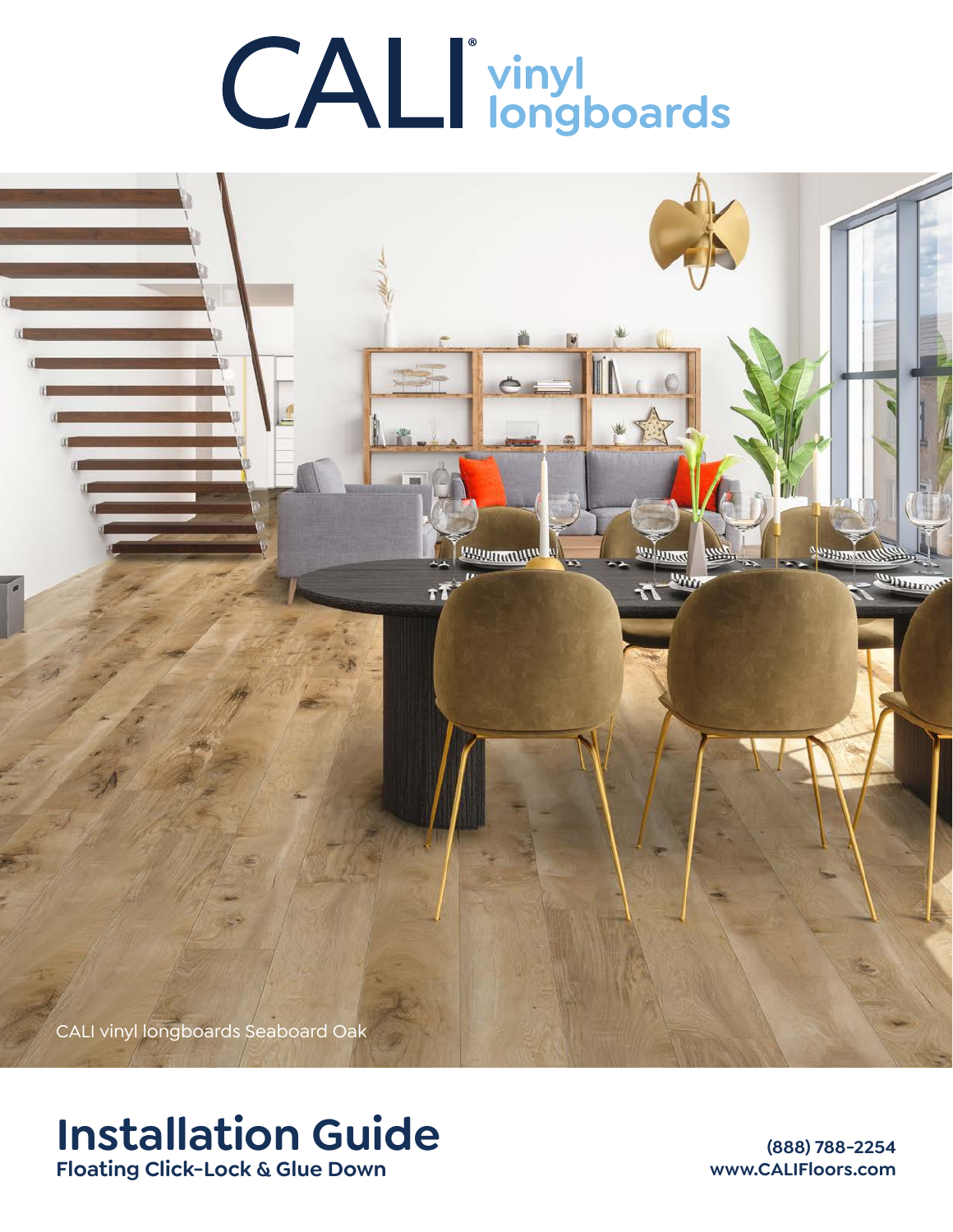# **The Vinyl Longboards Collection and Accessories** Page 2

**P.A.C.E. and Pre-Installation: Floating Click-Lock** Pages 3 - 7

**Installation Guide: Floating Click-Lock** Pages 7 - 10

**P.A.C.E. and Pre-Installation: Glue-Down**

Pages 11 - 14

**Installation Guide: Glue-Down** Pages 15 - 16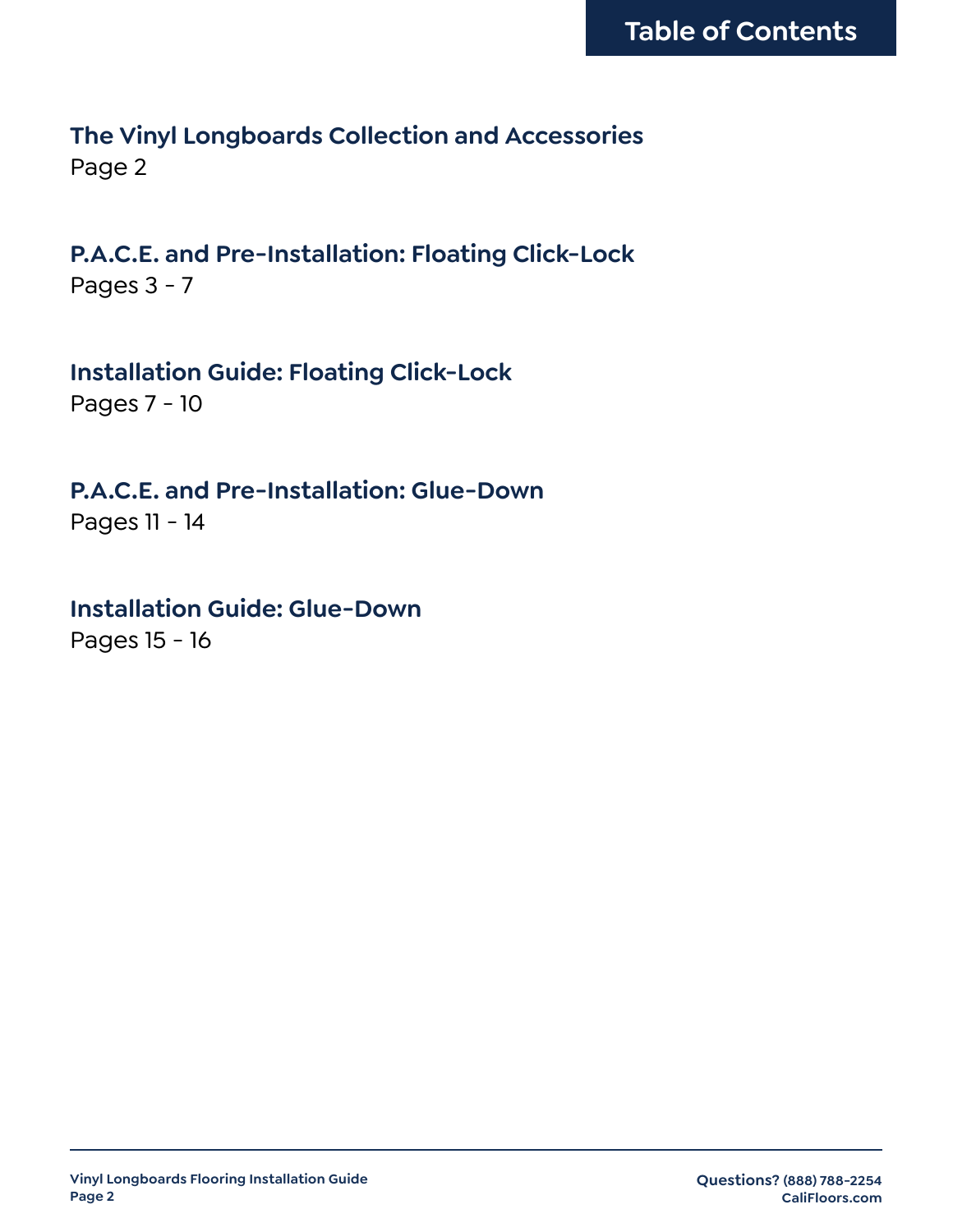# **Flooring System**



**Wide+ Click** 7-1/8" Wide Plank Dims: 70-7/8" x 9" x 8mm

# **Flooring Accessories**





**Stair Nosing**

**Stair Tread**

**Vinyl Longboards Flooring Installation Guide Page 3**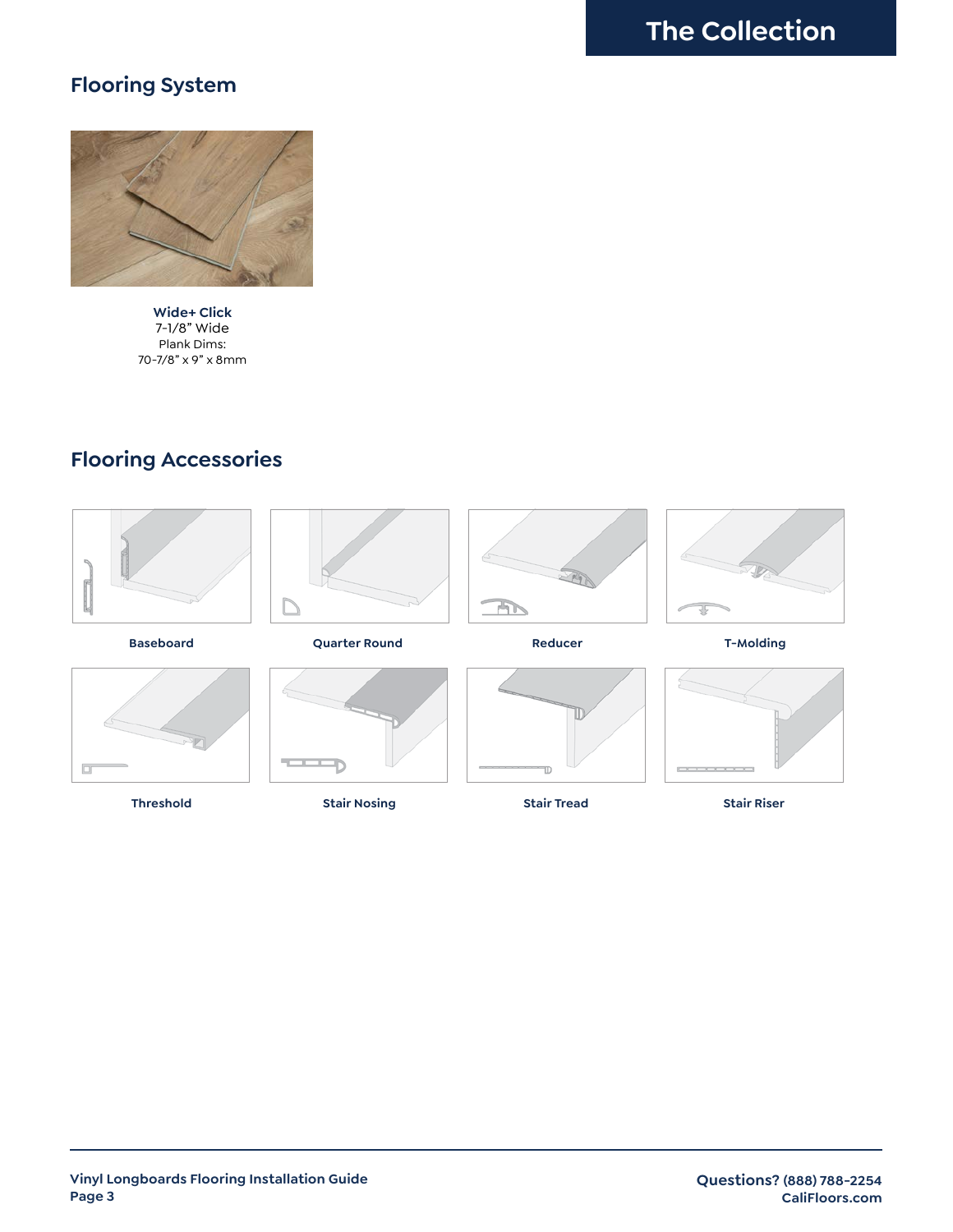# **FLOATING CLICK-LOCK** INSTALL GUIDE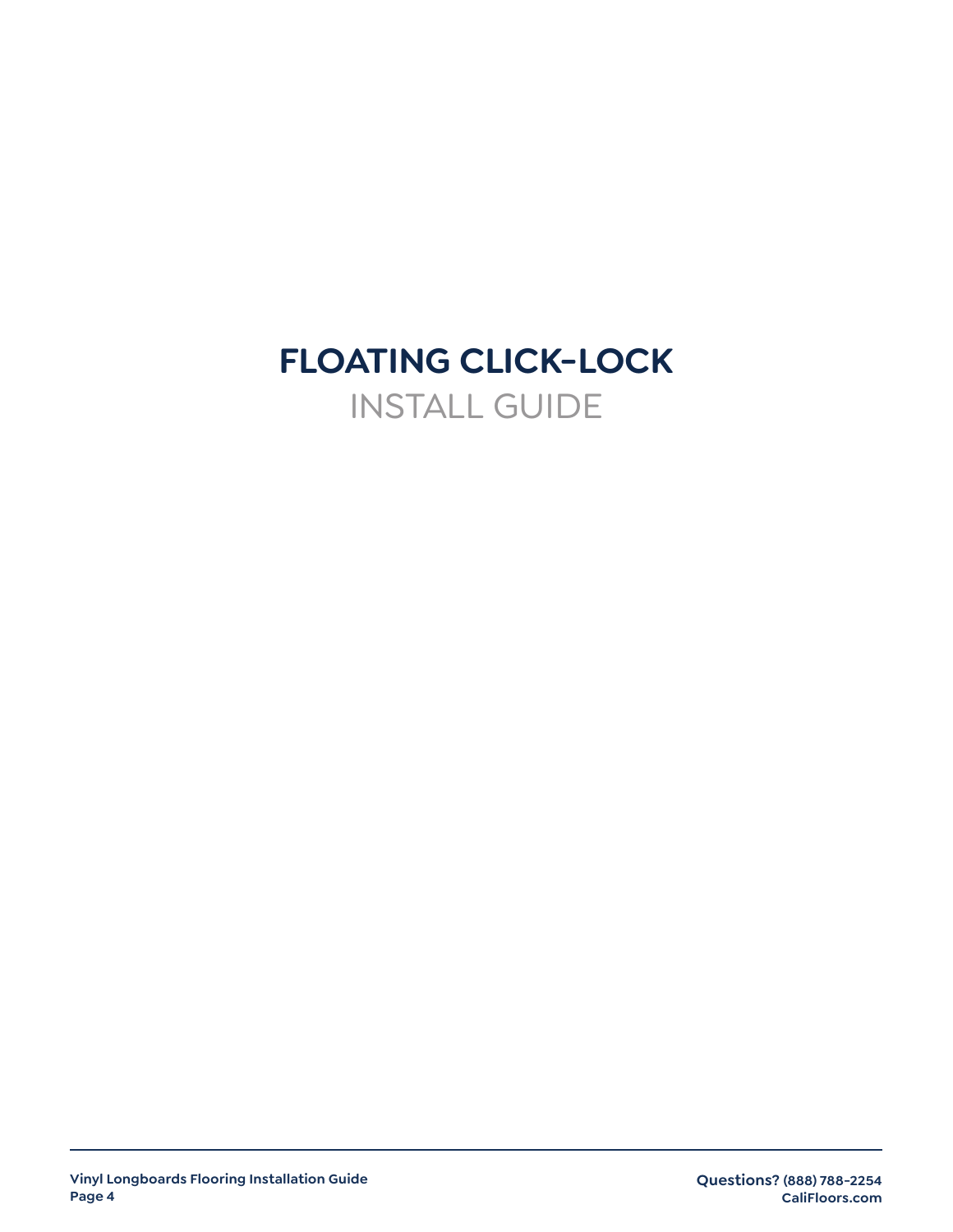# **Floating Click-Lock Luxury Vinyl Longboards Plank Installation**

Before you begin installation, remember to P.A.C.E. yourself with the checklist below. Full installation instructions and maintenance guidelines can also be found online at www**.CALIFloors.com** 

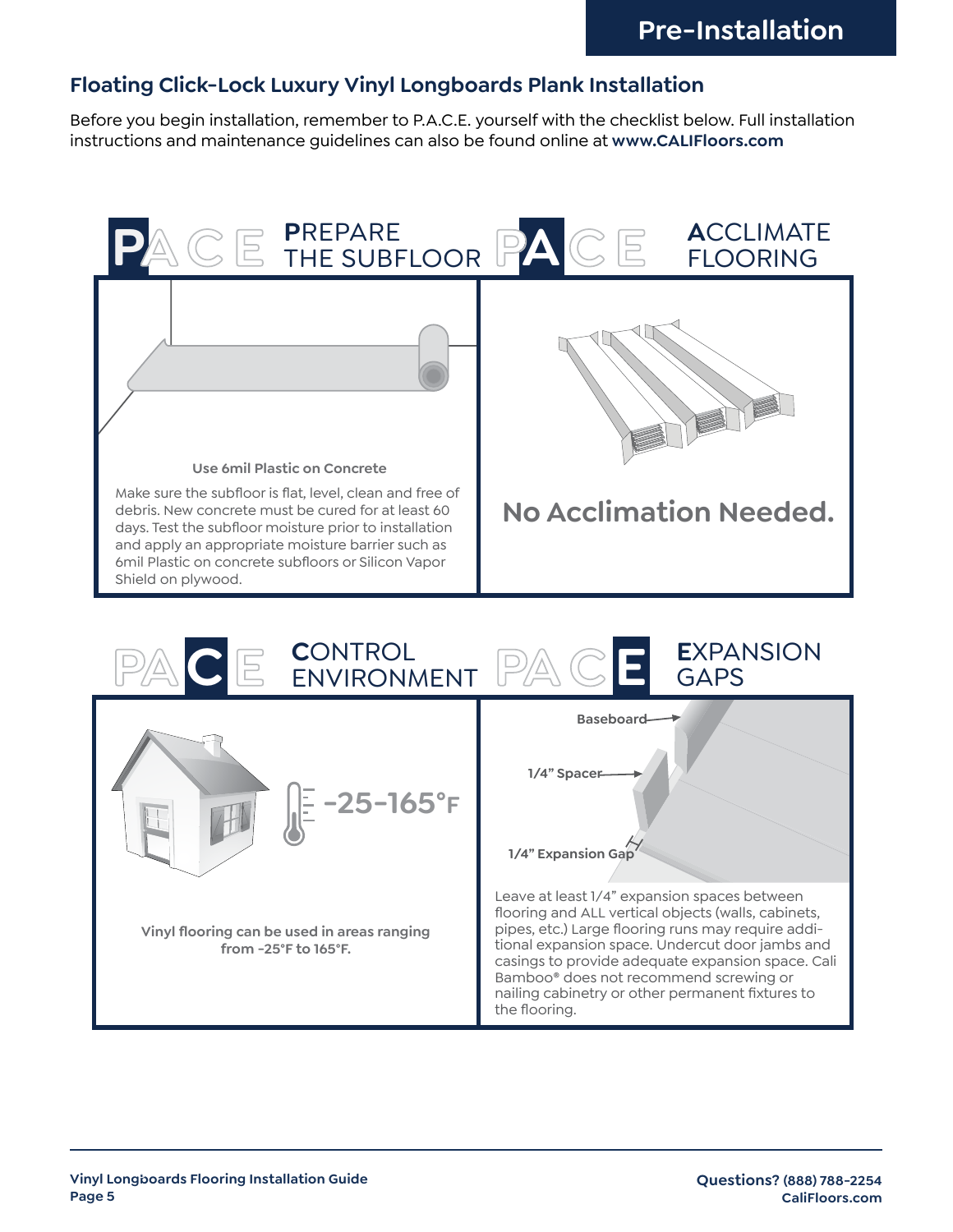### **Floating Click-Lock Luxury Vinyl Longboards Plank Installation**

### **Note: Flooring not used for its intended purpose will not be covered under warranty.**

Whether you're a pro or DIY homeowner, installing vinyl plank flooring couldn't be easier. No power saws needed; CALI Vinyl flooring scores and snaps with a simple utility knife. Fast and easy floating click-lock installation without all the sawdust and mess! Follow the simple guidelines below and see how easy it is to do it yourself.

- Upon ordering of Vinyl floor materials consider adding an additional 5% to allow for cutting waste and grading allowance.
- CALI flooring is manufactured in accordance with accepted industry standards, which permit manufacturing, grading and natural deficiencies not to exceed 5%. If more than 5% of the material is unusable, do not install the flooring. Immediately contact the distributor/retailer from which the flooring was purchased. No claim will be accepted for materials with visible defects once they are installed. Installation of any material serves as acceptance of the material delivered.
- Installer/Owner assumes all responsibility to inspect all flooring before installation. Planks deemed unacceptable in appearance can be placed in closets, near walls or simply not be used. Pieces with glaring defects that can be seen from a standing position should be cut off or not be used as use constitutes acceptance.
- It is the responsibility of the installer/homeowner to determine if the job site conditions, environmental conditions and sub-floor are acceptable for the installation of CALI Vinyl Longboards Plank flooring. Prior to installation, the installer/owner must determine that the jobsite meets or exceeds all applicable World Floor Covering Association Installation Guidelines. CALI does NOT warrant against failure resulting from or connected with subfloor, job site damage, or environmental deficiencies after installation. CALI makes no warranty or guarantee of the quality of the chosen installer's work or of a particular installation performed by him or her. CALI disclaims all liability for any errors or improprieties in the installation of its products by an installer.
- Floor noise is normal and will vary from one installation type to the next. Occasional noise is due to structural movement and may relate to sub-floor type, flatness, deflection, and/or related to the fasteners, changes in environmental conditions, relative humidity and the amount of topside pressure applied to the flooring. For these reasons floor noise is not considered a product or manufacturer defect.
- During installation, it is the installer's responsibility to document all jobsite conditions and measurements including the installation date, site relative humidity, temperature, and subfloor moisture content. This information must be retained by the installer and left with the property owner as a permanent record. For a complete list of points to address prior to installation, refer to the NWFA Jobsite checklist.
- Do not install flooring under permanent or fixed cabinetry.
- Never nail or screw anything through a FLOATED floor.

### **Transport, Storage, Acclimation**

- Transport and store cartons in lay down, flat position.
- Stack boxes no more than 8 cartons (4ft.) high. Keep away from direct sunlight
- Room temperature and relative humidity must be consistent with year-round living conditions for at least 5 days prior to installation.
- Due to the nature of CALI Vinyl Longboards, acclimation is not needed. Installation can start immediately.

### **Pre-Installation Preparation**

Prior to installation, inspect planks in daylight for visible faults/damage. Check if subfloor/site conditions comply with the specifications described in these instructions. If you are not satisfied do not install, and contact your supplier. CALI is not responsible for flooring that is installed with visible defects.

### **Recommended Tools**

- Tape measure Pencil
- 
- Utility knife Table saw
- 
- 
- 
- Chalk line 1/4" spacers
	-
- Rubber mallet Double-sided prybar
- Miter saw  **Tapping block**

Due to the nature of CALI Vinyl Longboards, it is acceptable to use the score and snap method for your end cuts. It is still recommended to use a table or miter saw for any rip cuts.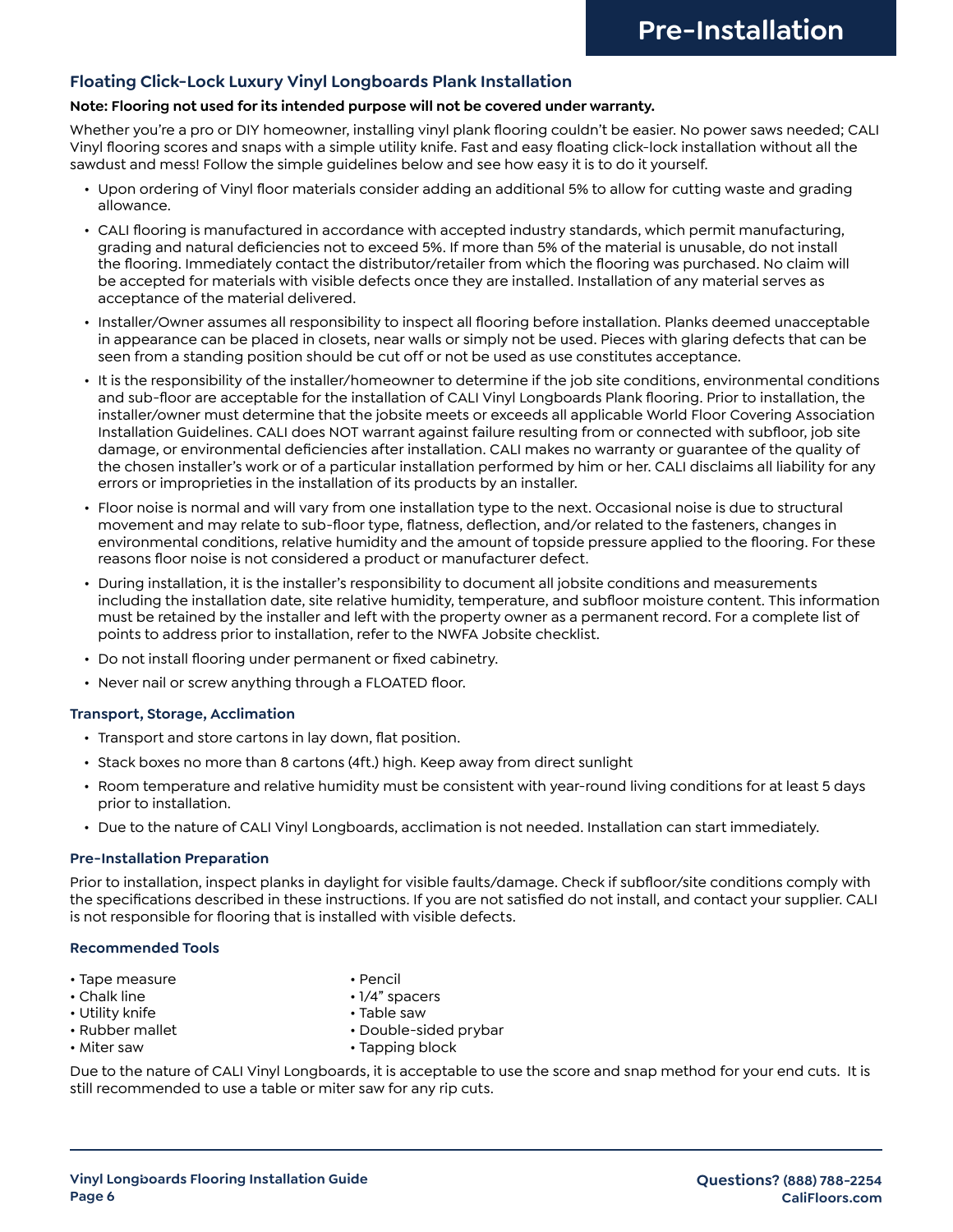### **Subfloor Requirements**

### **General**

- Floating floors can be laid on top of most hard surfaces (e.g. concrete, ceramics, wood)
- Soft subfloors (e.g. carpets) must be removed
- The subfloor must be level Flat to 3/16" per 10-foot radius
- The subfloor must be clean = Thoroughly swept and free of all debris
- The subfloor must be dry
- The subfloor must be structurally sound

Even though CALI Vinyl Longboards Plank Flooring is waterproof it is NOT considered a moisture barrier. CALI always requires the use of a moisture barrier (like 6mil plastic) on concrete.

### **Acceptable Subfloor Types**

- CD Exposure 1 plywood (grade stamped US PS1-95)
- OSB Exposure 1subfloor panels
- Underlayment grade particleboard
- Concrete slab
- Existing wood floors must be fastened to exisiting subfloors
- Ceramic tile (must fill in grout lines with a compatible patch compound)
- Resilient tile and sheet vinyl

### **Acceptable Subfloor Thickness Requirements:**

| Joist System Spacing (Inches on Center)   Minimum Thickness |            |
|-------------------------------------------------------------|------------|
| 12"                                                         | 5/8"       |
| 12" to 16"                                                  | 3/4"       |
| 16" to 19.2"                                                | 7/8"       |
| 19.3 to 24"                                                 | $1 - 1/8"$ |

**Wood subfloors** must be securely fastened. A best practice is to nail or screw every 6" along joists to avoid squeaking. If leveling is needed, sand down high spots and fill in low spots with a Portland based leveling compound.

Tip: If your plywood, OSB or particle board subfloor is reading higher than 13% MC it is advised to find and correct the source of moisture intrusion before continuing installation. CALI is not responsible for any damage caused by moisture intrusion.

**Concrete subfloors** must be fully cured and at least 60 days old, preferably 90 days old. If leveling is needed, grind down high spots and level low spots with a Portland based leveling compound.

Tip: When laying 6 mil plastic it is always advised to overlap the seams at least 6" and cover all seams with duct tape.

**Slabs** on or below grade must be free of hydrostatic pressure.

**Important:** CALI Vinyl Longboards Plank flooring is waterproof, however moisture intrusions from concrete hydrostatic pressure, flooding, or plumbing leaks, along with high levels of alkalinity, can affect the floor over time. Moisture can also be trapped below the flooring and create mold or mildew. The installer, not CALI is responsible for making sure the concrete moisture and alkalinity are suitable prior to installing this floor.

**Ceramic Tile, resilient tile and sheet vinyl** must be well-bonded to subfloor, in good condition, clean and level. We do not recommend sanding existing vinyl floors, as they may contain asbestos. We do recommend filling any grout lines or embossing with a compatible patch compound. Any damaged caused by skipping this step will not be covered by CALI.

**Crawlspaces** must have a minimum of a 6-mil polyethylene sheeting covering any exposed earth. Crawl spaces must have adequate ventilation and a minimum of 18" of air space between the ground and the floor joist.

### **Radiant Heat Systems**

CALI Vinyl Longboards flooring is only recommended for use over radiant heat systems if the special requirements specified by the National Wood Flooring Association are met (please refer to the NWFA's Radiant Heat Guidelines).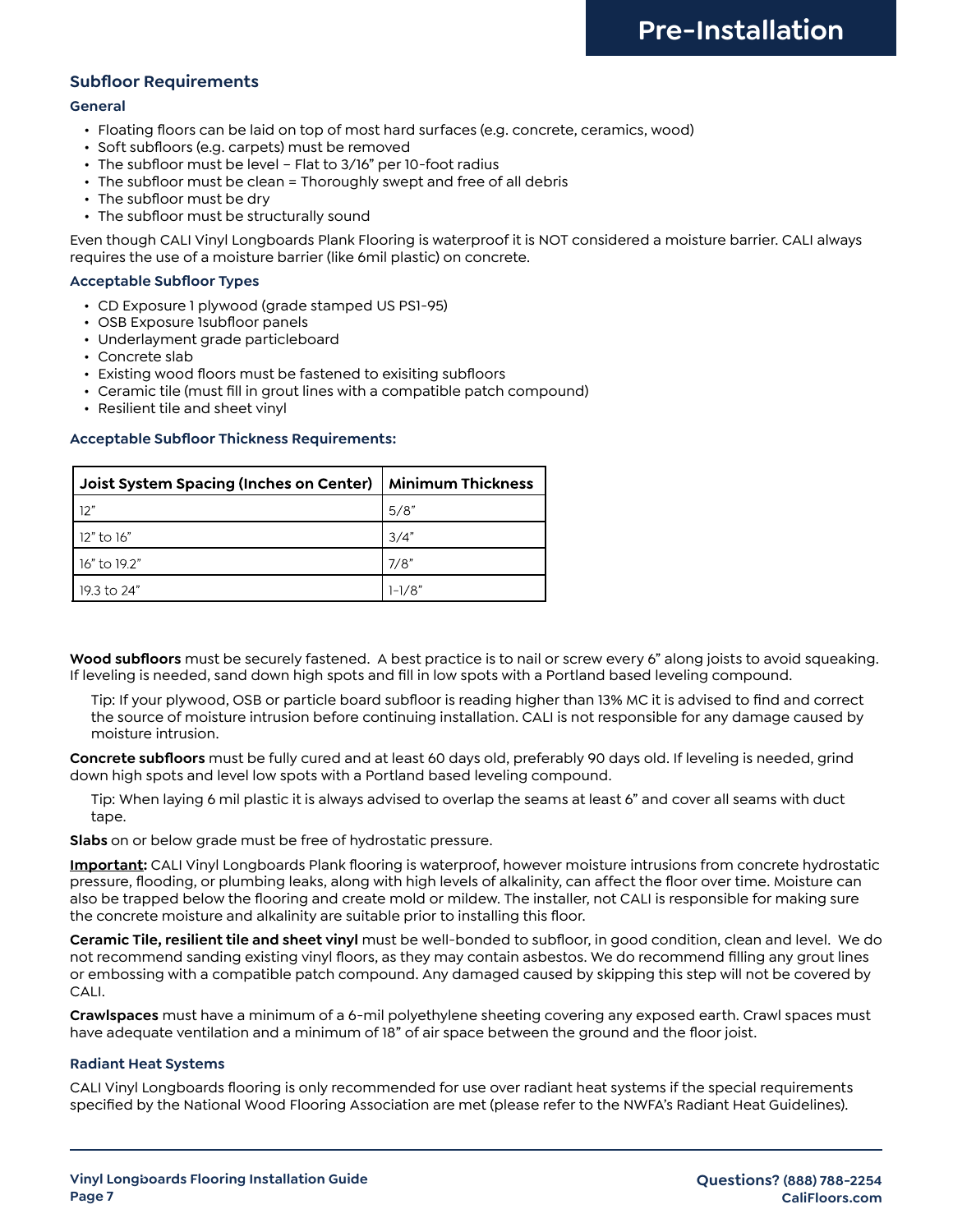Ensuring stable job site conditions, subfloor suitability and proper acclimation are especially important when installing over a radiant heat system. It is the responsibility of the installer to ensure that the recommended environmental conditions are met for installation. Refer to your radiant heat system manufacturer to determine its compatibility with vinyl flooring, and to learn the specific requirements for installation.

- Because of the wide variety of systems on the market (Hydronic, embedded in concrete, electrical wire/coil, heating film/mat) each with its own features and applications it is recommended that the user consult with the radiant heating provider for best practices, installation methods and proper subfloors.
- With CALI Vinyl Longboards the floating installation method is the only method recommended for use with radiant heat systems.
- Radiant heat system must be turned on and in operation for at least 3 days before installation.
- The flooring must be acclimated per CALI's Vinyl flooring acclimation instruction (https://www.CALIbamboo. com/installing-vinyl-plank-flooring/) over the radiant heat with the system turned on throughout the acclimation timeframe.
- The system must be turned down to 65°F and maintained 24 hours prior to installation.
- Once install is complete, turn system back on and slowly bring back up to normal operating temperature over a period 4-5 days.
- Floor should never be heated over 85°F. Consult with your radiant heating system manufacturer to successfully limit the maximum temperature.
- Always remember that rugs placed over radiant heated flooring can increase the surface temperature in that area by 3°- 5°F degrees.
- Relative Humidity must be maintained between 20-80%.
- When turning off the radiant heat system it must be turned down slowly at a rate of 1.5° degrees per day. You should never just turn the system off.
- For additional information on radiant heating systems please refer to http://www.radiantpanelassociation.org or the NWFA's Radiant Heat Guidelines.

# **Installation of CALI Vinyl**®  **Longboards**™ **Flooring by CALI®**

**Before laying:** Measure the room at right angle to the direction of the planks. Planks in the final row should be at least 1/3 the width of a plank. Due to this rule, planks in the first row can be cut to smaller size. Shuffle planks in order to obtain a pleasant blend of shades. Lay planks preferably following the direction of the main source of light. We recommend laying on wooden floors crossways to the existing floorboard. You should never nail or screw planks to the subfloor.

• Floor should be installed from several cartons at the same time to ensure good color, shade and appearance. CALI Vinyl Longboards Plank will have multiple patterns for each product.

**Expansion gaps:** Even though CALI Vinyl Longboards Plank will have very minimal expansion and contraction it is still required to leave 1/4" expansion space around the perimeter as well as all fixed objects (tile, fireplace, cabinets).

- If the installation area exceeds 80 feet in either direction transition pieces are needed.
- To cover your expansion space, CALI carries matching flooring moldings that include reducers, t-moldings, baseboards, quarter rounds, and thresholds. Matching stair parts are also available; including stair nosing, treads and risers. Please visit CALI's Flooring Accessories webpage.

**Quick Tip!** When installing around pipes, drill the hole ¾" larger than the diameter of the pipes.



Cutting boards using Score and Snap technique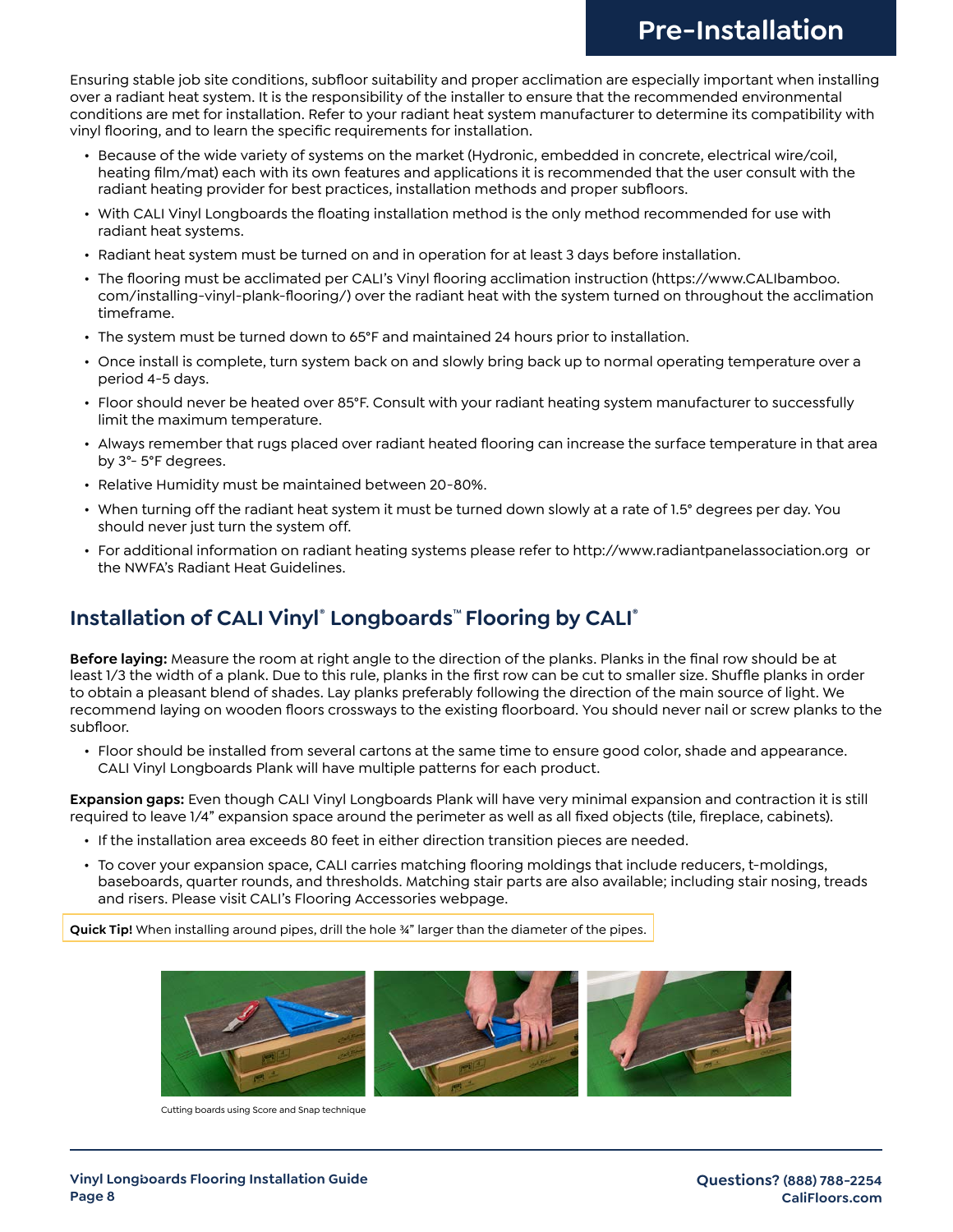# **Installing the First Two Rows:**

- 1. Start with a plank cut at least 8" in length. (Cut the right side of the plank off, and save the excess for another row.) Starting from the right (when facing the wall), position the first board with the exposed lip facing you. Planks should be staggered in a brick-laid pattern for the first 2 rows to ensure proper engagement (see diagram A, plank 1). It is very important that this first row is installed straight and even.
- 2. Select a long, uncut plank (see diagram A, plank 2) and angle it down slightly to position in place. Use a tapping block to confirm the long side of the plank fits snugly with no gapping.

**Quick tip!** Tapping blocks must be used gently, as excessive force can cause plank seams to peak.

3. Select another long plank and backfill it into position 3 (see Diagram A). Use the rubber mallet to gently tap the butt end seams and secure the planks together. Butt end seams will be smooth to the touch when engaged properly and have no visible gaps. The long side of the plank should also fit snugly with no gapping.

**Quick tip!** A rubber mallet must be used on the butt ends (short ends) to fully secure the planks. Failure to fully engage the flooring may result in gapping or misaligned planks.

4. Throughout the entire installation process, remember to check that your spacers are maintaining the ¼" expansion space along room perimeter or next to any fixed objects.



Diagram A

For row three onwards, installation does not require alternating rows.



Starting the first two rows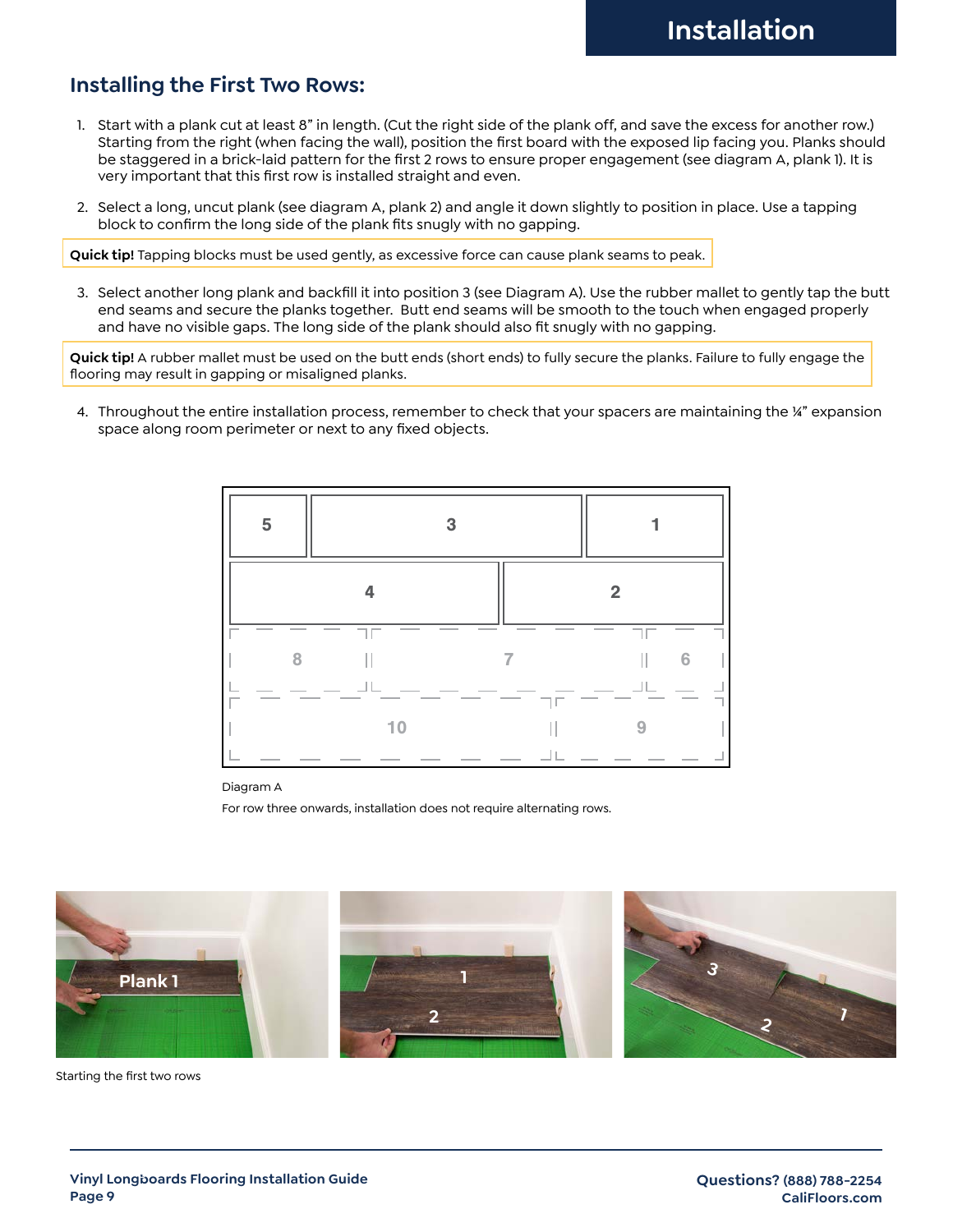## **Next Steps:**

1. Continue alternating planks on rows 1 and 2 to avoid misalignment. For row 3 onwards, installation does not require alternating rows. Install one row after another by angling down on the long side of the plank, sliding until the butt end seams are in contact, and then gently tapping all seams into place.

**Quick tip!** Be sure to inspect the long and short edges of the plank for any gapping before moving on to the next plank. If you notice a gap, always reinstall the board to ensure a snug fit (see diagram on plank disassembling).

- 2. Install remaining boards and rows in the same manner. Use cut pieces at least 8" in length from previous rows as starter boards to reduce waste and avoid repeating patterns. Butt end seams should be staggered at least 8" between rows for optimum engagement of planks and overall appearance. This will help you avoid "H" joints.
- 3. Continue to use the rubber mallet and tapping block to ensure all seams are snug. Double check ¼" expansion spaces throughout the installation process.



Rubber Mallet

# **Installing the Final Row:**

- 1. The last row may need to be cut lengthwise (ripped). Make sure ripped piece is at least 1/3 the size of the overall width of the plank.
- 2. Place the last row of boards to be fit on top of the last row of installed boards. Use a piece of plank or tile as a scribe to trace the contour of the wall.
- 3. Mark where the board will be cut. If the fit of the wall is simple and straight, simply measure for the correct fit and cut.
- 4. After boards are cut, position boards and tap all joints (long AND short ends) with the rubber mallet.

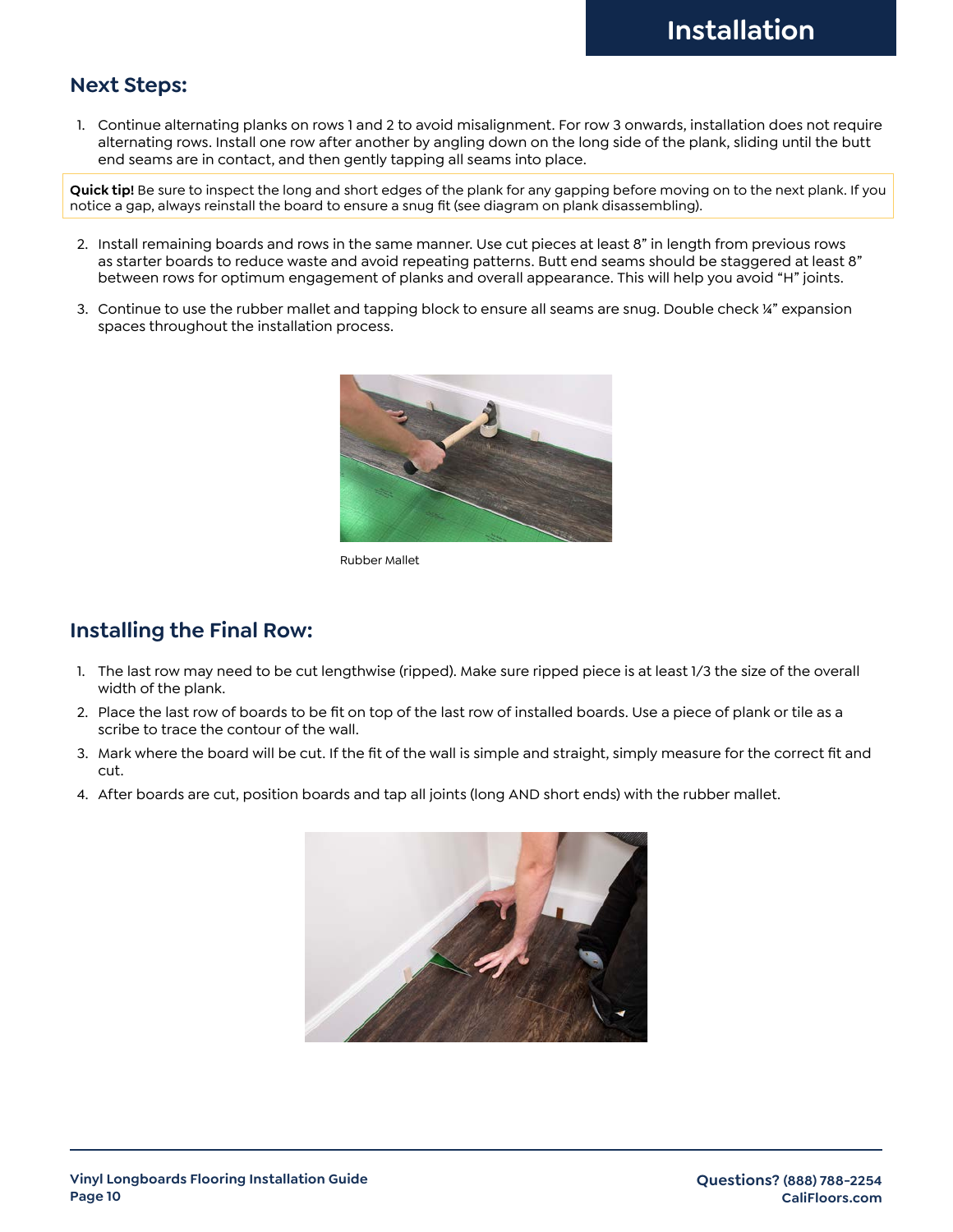# **Disassembling:**

Separate the whole row by lifting up delicately at an angle. To separate the planks, leave them flat on the ground and slide them apart. If the planks do not separate easily you can slightly lift up the plank when sliding them apart. Do not lift up more than 5 degrees.

# **After Install/Floor Care Maintenance:**

- For Cleaning, we recommend dry or damp mopping as needed using Bona Stone Tile & Laminate cleaner or similar.
- Do not use anything abrasive or harsh chemicals to clean the floor. Never use any of the following products on your floor: ammonia-based cleaners, mineral spirits, acrylic finishes, wax-based products, detergents, bleach, polishes, oil soap, abrasive cleaning soaps, acidic materials such as vinegar.
- Never apply wax treatments or top coats to the floor.
- Do not drag furniture across the floor, use felt pads on chair and furniture legs.
- Keep pet's nails trimmed to avoid excess scratching.
- Sweep or vacuum the floor regularly to remove loose dirt. Do NOT use vacuums that use a beater bar or turn beater bar off.
- Place quality walk-off mats at all entrances to retain tracked in dirt, grit and moisture, never use latex or rubber backed mats as they can permanently stain the floor.
- Area rugs are also recommended in front of kitchen sinks and in high traffic areas.
- Although the CALI Vinyl Longboards Plank Flooring is waterproof, it is still a best practice to avoid excessive moisture on the floor. Therefore, we recommend soaking up spills immediately using a dry towel or dry mop.
- Limit direct sunlight on floor by using curtains and blinds in areas that are exposed to high UV rays.
- Heating units or non-insulated ductwork close to the flooring or subfloor may cause "hot spots" which must be eliminated prior to installation.
- Heavy furniture (500+ lbs.) may obstruct the free, natural movement of a floated floor. Restricting this movement in certain areas can lead to problems such as buckling or separation when the floor experiences natural expansion and/or contraction.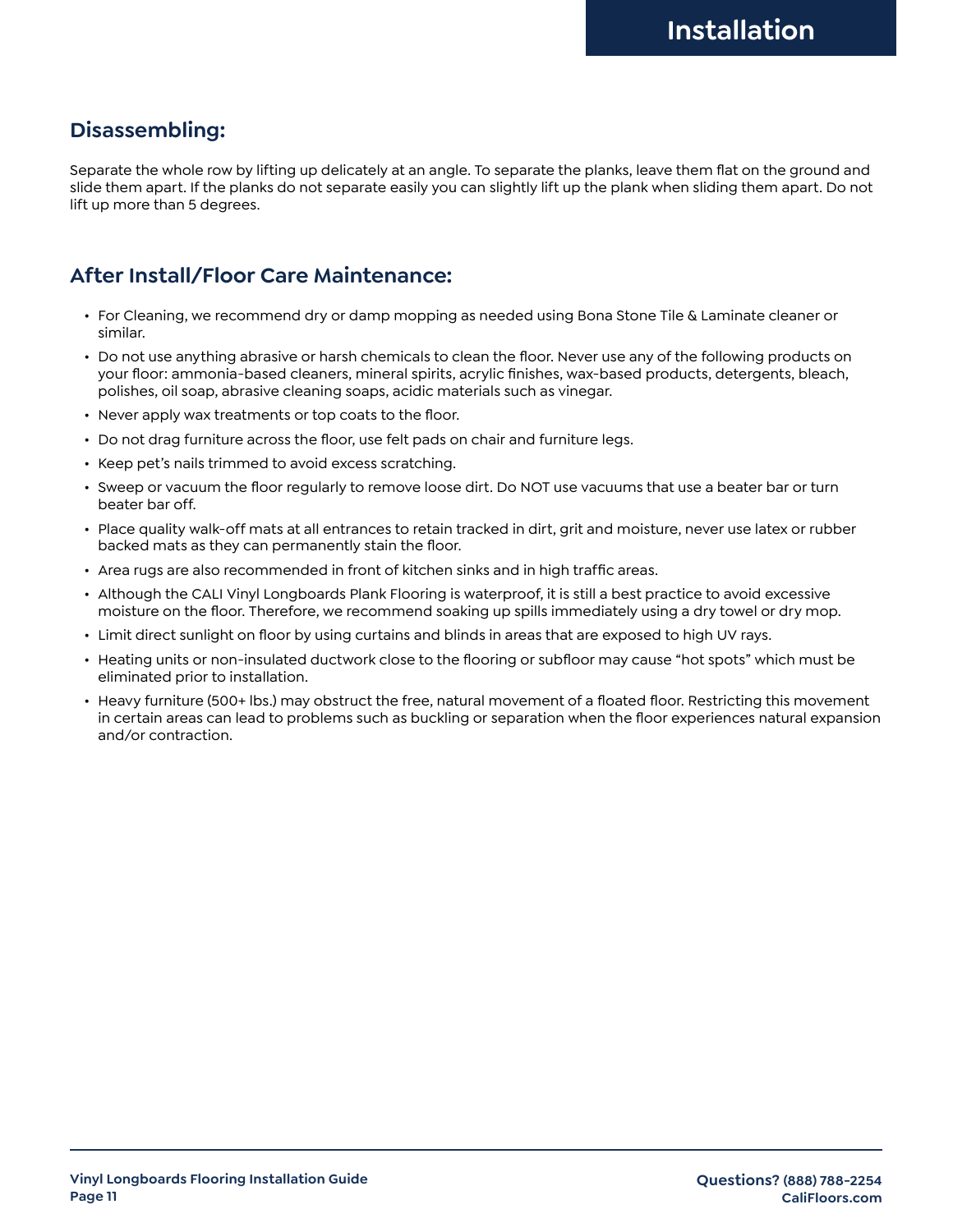# **GLUE DOWN CLICK-LOCK** INSTALL GUIDE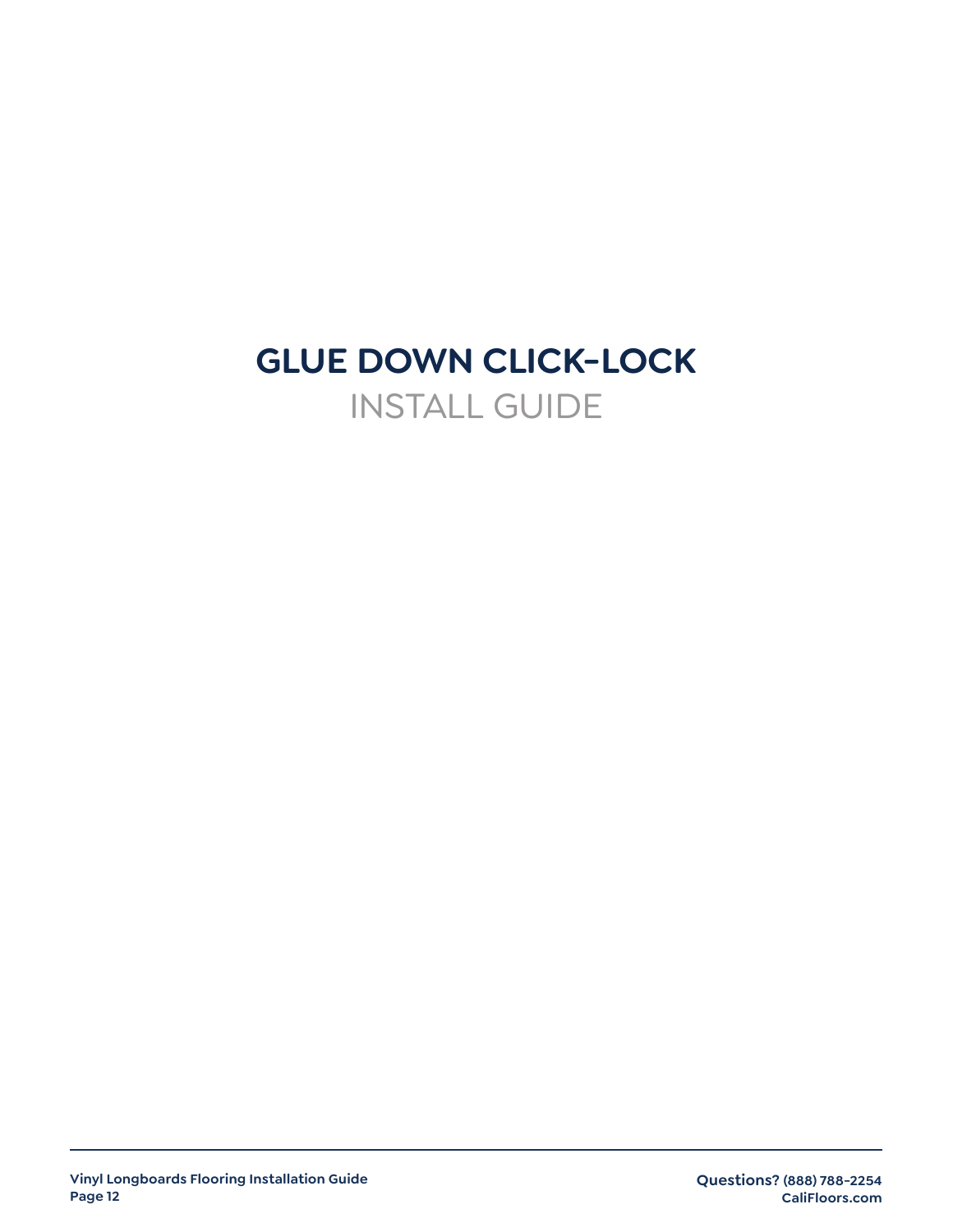### **Glue Down Luxury Vinyl Longboards Plank Installation Glue Down Luxury Vinyl Longboards Plank Installation (Pages 11-16)**

Before you begin installation, remember to P.A.C.E. yourself with the checklist below. Full installation instructions and maintenance guidelines can also be found online at www. CALIFloors.com

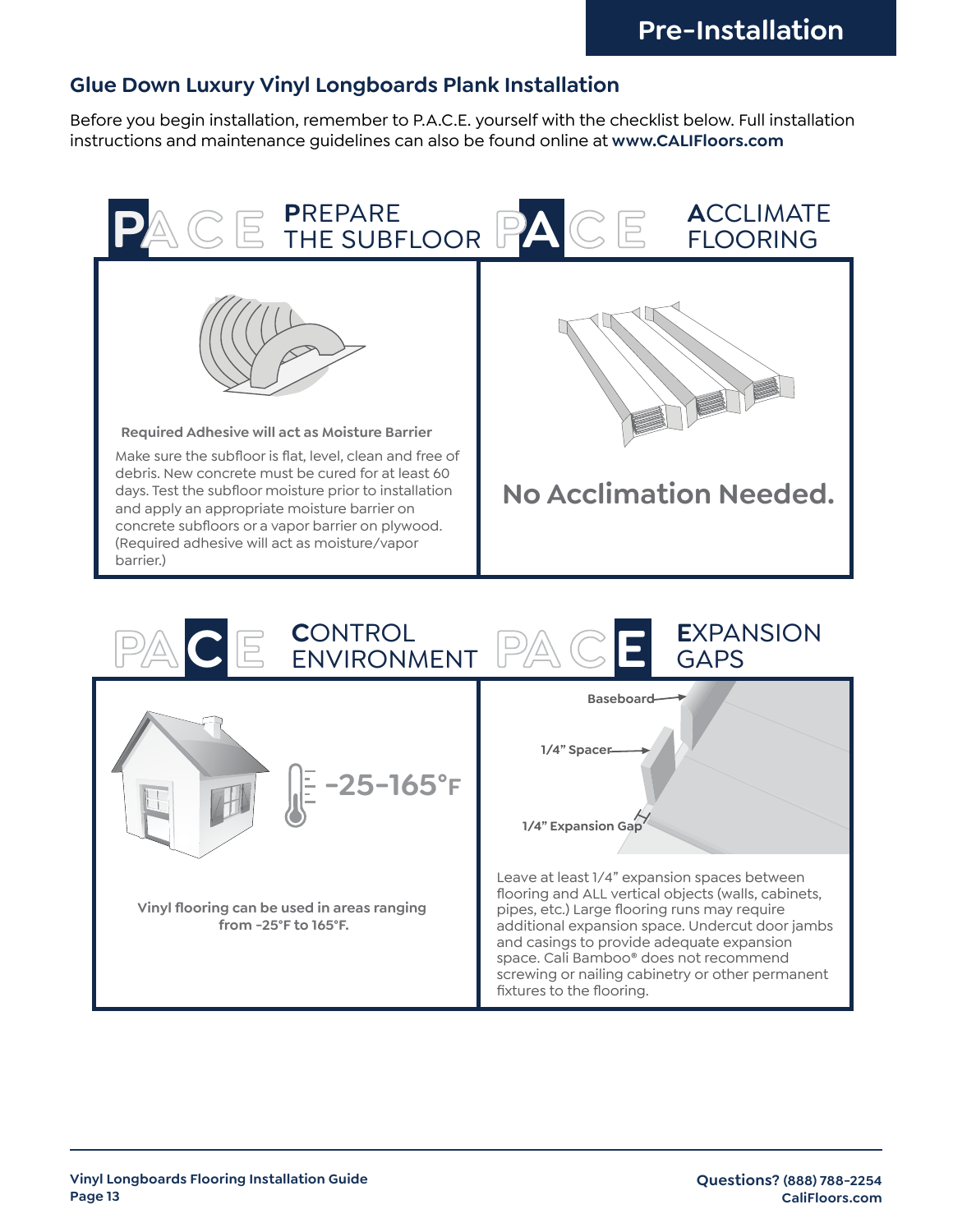### **Glue Down Luxury Vinyl Longboards Plank Installation**

### **Note: Flooring not used for its intended purpose will not be covered under warranty.**

Whether you're a pro or DIY homeowner, installing vinyl plank flooring couldn't be easier. No power saws needed; CALI Vinyl flooring scores and snaps with a simple utility knife. Follow the simple guidelines below and see how easy it is to do

it yourself.

- Upon ordering of Vinyl floor materials consider adding an additional 5% to allow for cutting waste and grading allowance.
- CALI® flooring is manufactured in accordance with accepted industry standards, which permit manufacturing, grading and natural deficiencies not to exceed 5%. If more than 5% of the material is unusable, do not install the flooring. Immediately contact the distributor/retailer from which the flooring was purchased. No claim will be accepted for materials with visible defects once they are installed. Installation of any material serves as acceptance of the material delivered.
- Installer/Owner assumes all responsibility to inspect all flooring before installation. Planks deemed unacceptable in appearance can be placed in closets, near walls or simply not be used. Pieces with glaring defects that can be seen from a standing position should be cut off or not be used as use constitutes acceptance.
- It is the responsibility of the installer/homeowner to determine if the job site conditions, environmental conditions and sub-floor are acceptable for the installation of CALI Vinyl Longboards Plank flooring. Prior to installation, the installer/owner must determine that the jobsite meets or exceeds all applicable World Floor Covering Association Installation Guidelines. CALI® does NOT warrant against failure resulting from or connected with subfloor, job site damage, or environmental deficiencies after installation. CALI® makes no warranty or guarantee of the quality of the chosen installer's work or of a particular installation performed by him or her. CALI® disclaims all liability for any errors or improprieties in the installation of its products by an installer.
- Floor noise is normal and will vary from one installation type to the next. Occasional noise is due to structural movement and may relate to sub-floor type, flatness, deflection, and/or related to the fasteners, changes in environmental conditions, relative humidity and the amount of topside pressure applied to the flooring. For these reasons floor noise is not considered a product or manufacturer defect.
- During installation, it is the installer's responsibility to document all jobsite conditions and measurements including the installation date, site relative humidity, temperature, and subfloor moisture content. This information must be retained by the installer and left with the property owner as a permanent record. For a complete list of points to address prior to installation, refer to the NWFA Jobsite checklist.
- Do not install flooring under permanent or fixed cabinetry.

### **Transport, Storage, Acclimation**

- Transport and store cartons in lay down, flat position.
- Stack boxes no more than 8 cartons (4ft.) high. Keep away from direct sunlight
- Room temperature and relative humidity must be consistent with year-round living conditions for at least 5 days prior to installation.
- Due to the nature of CALI Vinyl Longboards, acclimation is not needed. Installation can start immediately.

### **Pre-Installation Preparation**

Prior to installation, inspect planks in daylight for visible faults/damage and color/print. Check if subfloor/site conditions comply with the specifications described in these instructions. If you are not satisfied do not install, and contact your supplier. CALI® is not responsible for flooring that is installed with visible defects or incorrect color/print.

### **Recommended Tools**

- Tape measure Pencil
- Chalk line 1/4" spacers
- Utility knife  **Table saw**
- 
- 
- 
- 
- 
- Rubber mallet Double-sided prybar
- Miter saw  **Tapping block**
- 1/16" x 1/16" x 1/16" square notch trowel

Due to the nature of CALI Vinyl Longboards, it is acceptable to use the score and snap method for your end cuts. It is still recommended to use a table or miter saw for any rip cuts.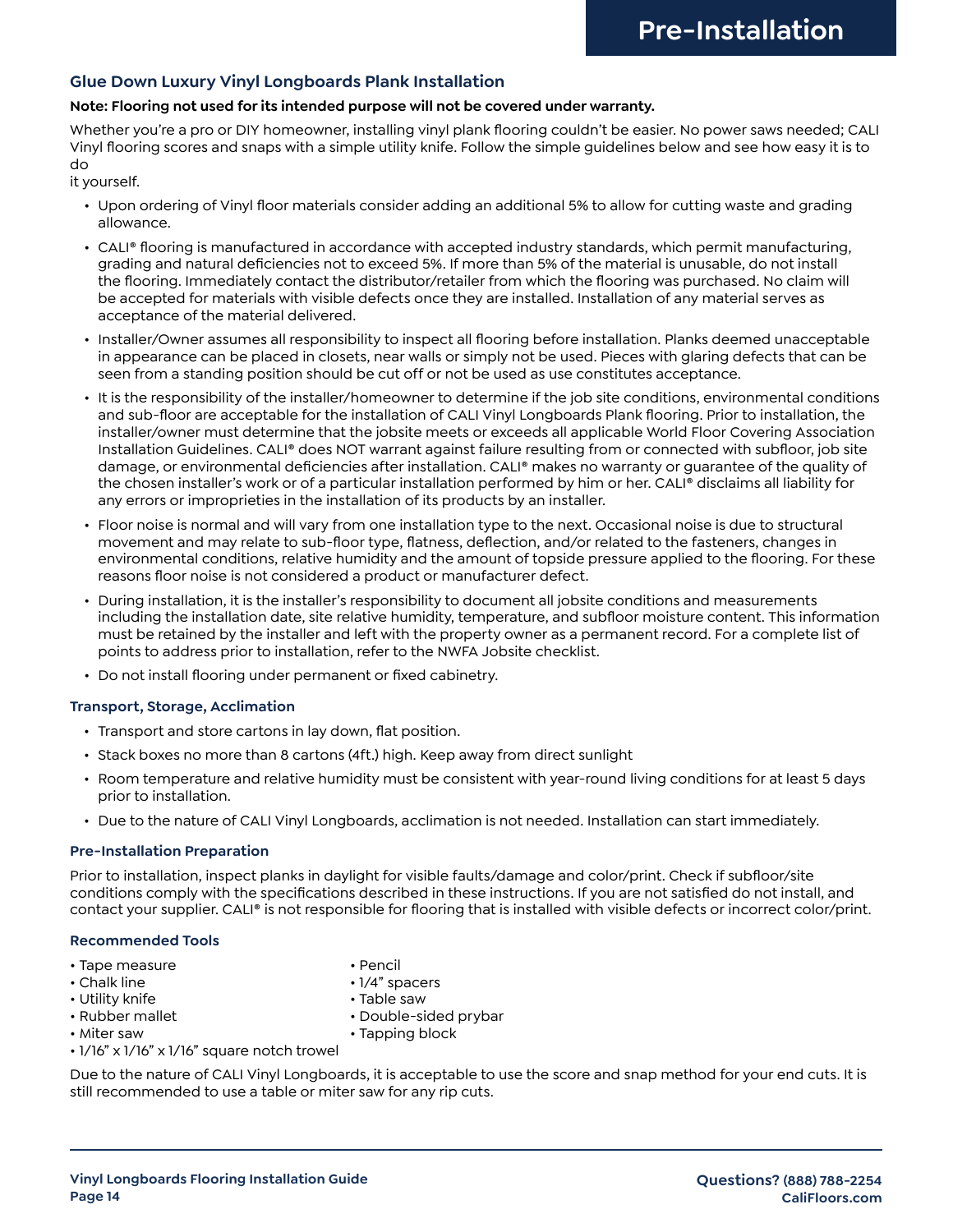### **Subfloor Requirements**

### **General**

- General Soft subfloors (e.g. carpets) must be removed
- The subfloor must be level Flat to 3/16" per 10-foot radius
- The subfloor must be clean = Thoroughly swept and free of all debris
- The subfloor must be dry
- The subfloor must be structurally sound

Even though CALI Vinyl Longboards Plank Flooring is waterproof it is NOT considered a moisture barrier. Hence, we always require laying down a vapor barrier on plywood and a moisture barrier on concrete. When using the glue down method for install the glue will act as your vapor/moisture barrier.

### **Acceptable Subfloor Types**

- CD Exposure 1 plywood (grade stamped US PS1-95)
- OSB Exposure 1subfloor panels
- Underlayment grade particleboard
- Existing wood (must be sanded to its raw state)
- Concrete
- Light weight concrete (may require a primer see Titebond manufacturer for details)
- Ceramic tile (check with Titebond manufacture to see what prep will be needed: patch, self-lever, primer, etc.)

### **Acceptable Subfloor Thickness Requirements:**

| Joist System Spacing (Inches on Center)   Minimum Thickness |        |
|-------------------------------------------------------------|--------|
| 12"                                                         | 5/8"   |
| l 12" to 16"                                                | 3/4"   |
| 16" to 19.2"                                                | 7/8"   |
| ' 19.3 to 24"                                               | 1–1/8" |

### **Glue Down Details**

CALI Vinyl Longboards are constructed with a 2mm IXPE (Cross-linked Poly-Ethylene) foam pad.

This high-performance pad is compatible with the CALI recommended adhesive noted below. Use of adhesives outside of our recommendation is the sole responsibility of the installer and/or homeowner.

CALI® requires the use of Titebond 675 when gluing CALI Vinyl Longboards. Make sure to follow all Titebond 675 guidelines which include but are not limited to:

- Plywood/OSB/Particle board subfloor moisture must not be over 13%
- Concrete Moisture should not read over 8lbs when using a Calcium Chloride test or 90% RH when using an in-situ probe or Lignomat SDM
- Concrete alkaline levels should not be more than 9.0 pH
- Use a 1/16" Square notch trowel
- For more details please see Titebond 675 product page below:

<http://www.titebond.com/product/flooring/62a57e94-6380-4de4-aa0e-45158d58160d>

**Wood subfloors** must be securely fastened. A best practice is to nail or screw every 6" along joists to avoid squeaking. If leveling is needed, sand down high spots and fill in low spots with a Portland based leveling compound.

Tip: If your plywood, OSB or particle board subfloor is reading higher than 13% MC it is advised to find and correct the source of moisture intrusion before continuing installation. CALI® is not responsible for any damage caused by moisture intrusion.

**Concrete subfloors** must be fully cured and at least 60 days old, preferably 90 days old. If leveling is needed, grind down high spots and level low spots with a Portland based leveling compound. Slabs on or below grade must be free of hydrostatic pressure.

**Important:** CALI Vinyl Longboards Plank flooring is waterproof, however moisture intrusions from concrete hydrostatic pressure, flooding, or plumbing leaks, along with high levels of alkalinity, can affect the floor over time. Moisture can also be trapped below the flooring and create mold or mildew. The installer, not CALI® is responsible for making sure the concrete moisture and alkalinity are suitable prior to installing this floor.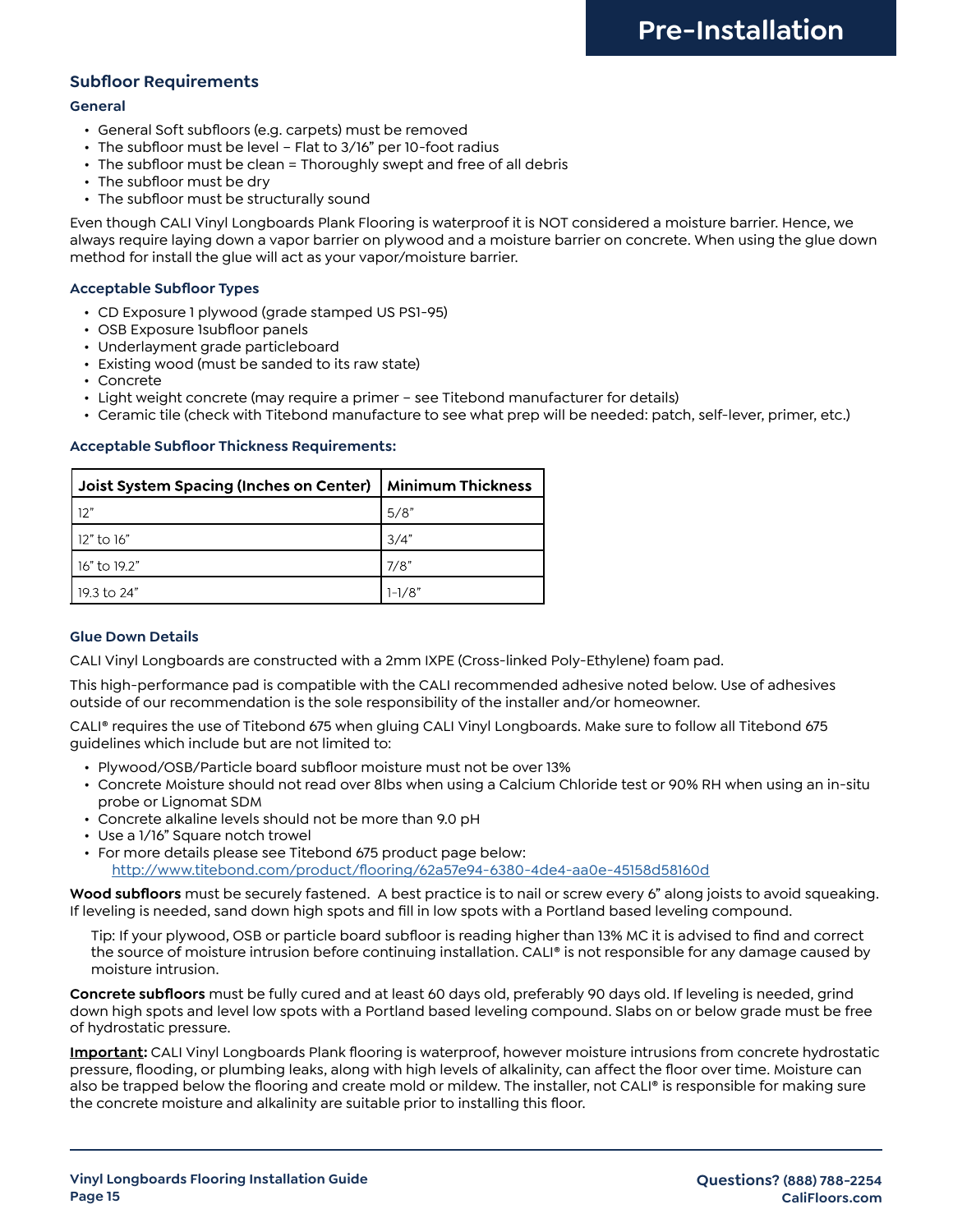**Crawlspaces** must have a minimum of a 6-mil polyethylene sheeting covering any exposed earth. Crawl spaces must have adequate ventilation and a minimum of 18" of air space between the ground and the floor joist.

### **Radiant Heat Systems**

When glued down, CALI Vinyl is not compatible for use with radiant heat systems.

### **Installation of CALI Vinyl**® **Longboards**™ **Flooring by CALI®**

Before laying: Measure the room at right angle to the direction of the planks. Planks in the final row should be at least 1/3 the width of a plank. Due to this rule, planks in the first row can be cut to smaller size. Shuffle planks in order to obtain a pleasant blend of shades. Lay planks preferably following the direction of the main source of light. We recommend laying on wooden floors crossways to the existing floorboard. You should never nail or screw planks to the subfloor.

• Floor should be installed from several cartons at the same time to ensure good color, shade and appearance. CALI Vinyl Longboards Plank will have multiple patterns for each product.

**Expansion gaps:** Even though CALI Vinyl Longboards Plank will have very minimal expansion and contraction it is still required to leave 1/4" expansion space around the perimeter as well as all fixed objects (tile, fireplace, cabinets).

- If the installation area exceeds 80 feet in either direction transition pieces are needed.
- To cover your expansion space, CALI carries matching flooring moldings that include reducers, t-moldings, baseboards, quarter rounds, and thresholds. Matching stair parts are also available; including stair nosing, treads and risers. Please visit CALI's Flooring Accessories webpage.

**Quick Tip!** When installing around pipes, drill the hole ¾" larger than the diameter of the pipes.

### **Installing the first row:**

Measure the room at right angle to the direction of the planks. Planks in the final row should be at least 1/3 the width of a plank. Due to this rule, planks in the first row can be cut to smaller size. Shuffle planks in order to obtain a pleasant blend of shades. Lay planks preferably following the direction of the main source of light. We recommend laying on wooden floors crossways to the existing floorboard. You should never nail or screw planks to the subfloor.

- 1. Start out by pouring adhesive on to the subfloor. Make sure you do not pour out to much at one time. CALI® does not recommend spreading more than an arm's length (6 to 8 feet) worth of adhesive at a time. This will help to ensure the glue does not flash over before you can adhere the planks.
- 2. Use tapping block as necessary to fit planks together, but be careful not to let installed floor move on the wet adhesive while you are working. Repeat these steps as you move along with the installation.
- 3. Starting from the right (looking at the wall) with the tongue-side facing the wall, carefully place the first board in place, using spacers to leave a ¼" expansion gap between wall and edges of the plank.
- 4. The end joints of the planks in the first row are assembled by overlapping the tongue side over the groove side of the previous plank insuring that the planks are perfectly aligned, with firm pressure, push the end joint downward till the end of the plank snaps in place. Install remaining full planks in the first row.
- 5.Cut the final board piece to length and install it in the same manner as the previous piece.

### **Next steps:**

- 1. If the cut plank is at least 8" in length, it can be used as a starter piece in another row. If the cut plank is shorter than 8" do not use it. Instead, begin with a new board that is at least 8" in length and allows 8" between the end joints on the adjacent planks.
- 2. Position the first board in place by angling it up slightly, pushing forward and interlocking the side tongue. The long side of the plank should fit snug with no gapping.
- 3. Install the second plank of the second row. Position the long side of the plank with the tongue side, fully engage into the receiver of the first row of product. Lower the plank to the floor insuring that the end joint is overlapping and perfectly aligned, with firm pressure; push the end joint downward till the end of the plank snaps in place. Continue installing planks in the second row. It is important to make sure that the first two rows are straight and square as they can affect the entire installation
- 4.Carefully inspect the long edge and short ends of the plank for any gapping before moving on to the plank. If you